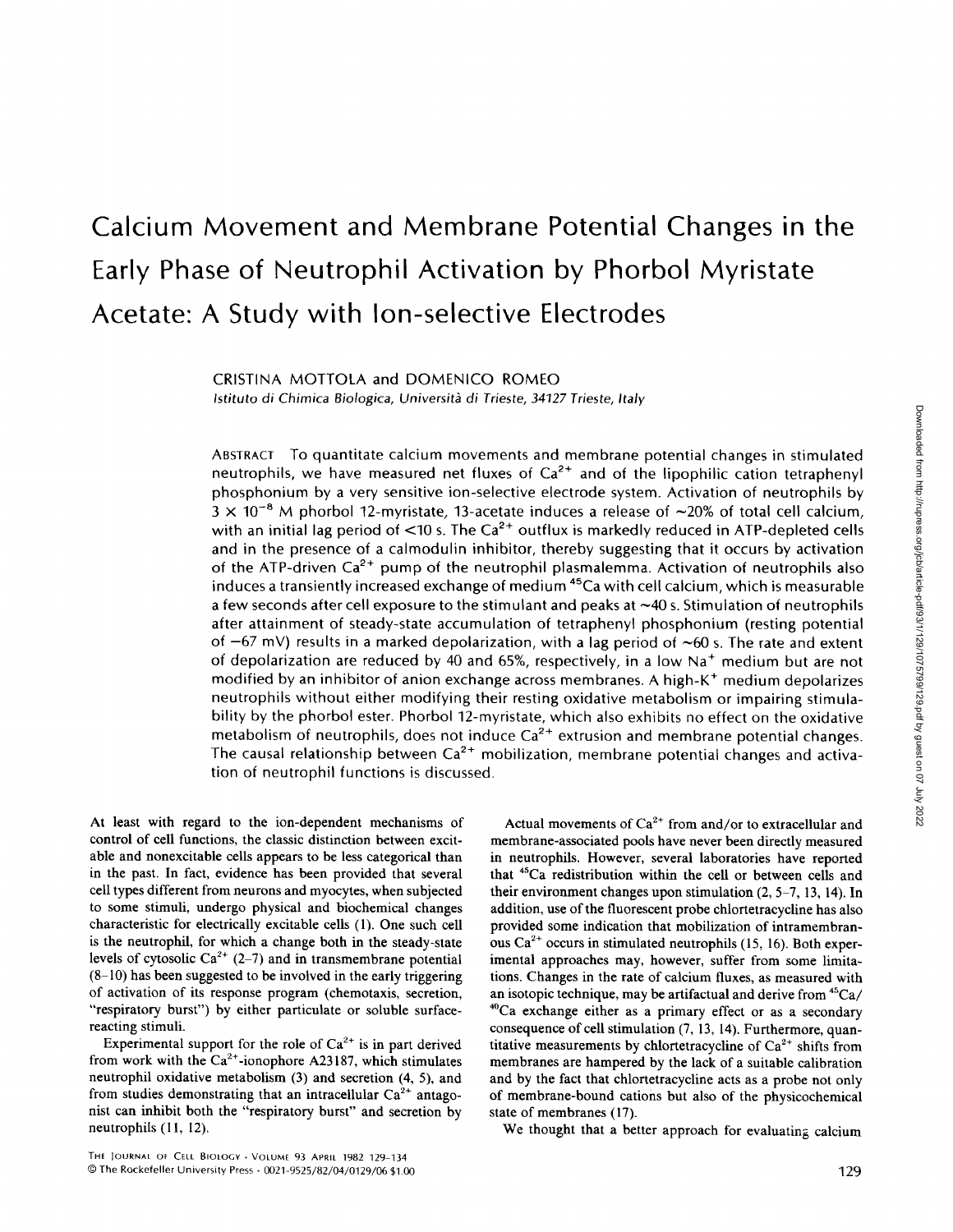pool redistribution was that of measuring *net* fluxes of  $Ca^{2+}$ into or from stimulated neutrophils by means of a very sensitive ion-selective electrode, which can monitor very small variations in the extracellular ion concentration above or below the initial background value (18, 19). Mobilization of  $Ca^{2+}$  from intracellular stores with concomitant increase in cytosolic free-ion concentration should activate the pump system, which in some cell types as well as in the neutrophil (19) is present at the cell surface. Thus, measurement of the net fluxes of  $Ca^{2+}$  into or out of stimulated cells may represent a means of both evaluating the direction of  $Ca^{2+}$  movement and precisely quantifying the amount of cation that has been removed from internal pools and expelled from the cell.

In the course of this investigation we have also applied the ion-selective electrode technique to the measurement of the movement of a lipophilic cation, tetraphenyl phosphonium  $(TPP<sup>+</sup>)$ , which can be employed as a probe of transmembrane potential (20, 21). The use of a TPP<sup>+</sup>-selective electrode has several advantages over other methods previously adopted to detect membrane potential changes in stimulated neutrophils (8-10, 22, 23). First, it permits continuous recordings of the potential changes and calculation of  $\Delta\Psi$  by the Nernst equation. Second, TPP<sup>+</sup> crosses membranes much more easily than the analogue probe triphenylmethyl phosphonium (21), which has been commonly used in this type of studies  $(8, 10, 23)$ , thus permitting faster measurements of potential changes. Third,  $TPP<sup>+</sup>$  is also likely to be superior to the potential-sensitive fluorescent cyanine dyes (9, 10, 22), which by themselves can induce an increased cell membrane permeability to  $K^+$  and membrane hyperpolarization (24), and whose fluorescence properties are modified by reactive  $O<sub>2</sub>$  derivatives produced by stimulated neutrophils (9).

## MATERIALS AND METHODS

#### Cells

Neutrophils were isolated from fresh bovine blood as previously reported (25) . They were maintained at room temperature in <sup>a</sup> medium containing <sup>20</sup> mM Tris-HCl, pH 7.4, 122 mM NaCl, 5 mM KCl, and 0.2 mM  $MgCl<sub>2</sub>$  (Na/K/Tris medium).

The plasma membrane fraction of neutrophils was purified as described elsewhere (25).

# Analytical Techniques

Oxygen consumption by neutrophils was measured at 37'C by a Clark-type electrode (3).

 $Ca^{2+}$  net fluxes were followed by measuring changes in extracellular  $Ca^{2+}$ concentrations with the help of a very sensitive  $Ca^{2+}$ -selective electrode (W. M61ler, Zurich)/amplifier/recorder system, as previously described (18, 19). The ion-selective membrane of the electrode contains a neutral carrier for  $Ca^{2+}$  (26) and has a contact surface with the medium of <sup>3</sup> mm'. The response time of the system is <1 s. The assays were carried out in a thermostated (37°C) vessel containing 3 ml of Na/K/Tris medium with 0.1 mM CaCl<sub>2</sub> and 5 mM glucose, under continuous stirring. Upon equilibration of the electrode system, an aliquot (0.2-0.5 ml) of the medium was withdrawn and replaced by a suspension of  $1 \times$  $10^8$  neutrophils in the same medium. Changes in the external Ca<sup>2+</sup> concentration were quantified by calibration with EGTA at the end of each experiment (18, 19).

Changes in extracellular TPP' concentrations were measured at 37'C with the same electrode/amplifier/recorder system, in which the  $Ca^{2+}$ -selective membrane was replaced by a membrane responding preferentially to large onium ions (27) (a generous gift of W. Simon, ETH, Ziirich, Switzerland) . The difference between the emf measured by the TPP' electrode/reference electrode system in normal Na' medium and that in high K' medium, in combination with calibration values obtained with known amounts of TPP' at the end of each experiment, was used to calculate the uptake of TPP' specifically due to the membrane potential. The kinetics of response of the electrode to changes in transmembrane potential was tested with rat liver mitochondria. Addition of oxidizable substrates to mitochondria caused an immediate (<1 s) electrode response that was completed within 15-30 s.

Movements of  $Ca^{2+}$  between neutrophils and the incubation medium were also measured by a <sup>45</sup>Ca<sup>2+</sup>-labeling technique. Cell suspensions, containing  $1 \times$  $10^8$  neutrophils in 2 ml of Na/K/Tris medium with 0.1 mM CaCl<sub>2</sub>, were stirred magnetically in a thermostatically controlled (37°C) vessel. 5  $\mu$ Ci of <sup>45</sup>Ca<sup>2+</sup> and the cell stimulant (see below) were added after 5 and 8 min of cell equilibration, respectively, at 37°C . <sup>I</sup> min before the addition of the stimulant and at 10-s intervals thereafter,  $100$ - $\mu$ l samples of the neutrophil suspension were placed in ice-chilled 0.45-ml polyethylene centrifuge tubes containing 200  $\mu$ I of a lowviscosity, apolar phase (xylene +  $o$ -dichlorobenzene,  $d = 1.050$  g/ml) layered on top of 50  $\mu$ l of 1 mM lanthanum chloride in 15% (wt/wt) sucrose ( $d = 1.060$  g/ ml); lanthanum was included in the cell-collecting phase to displace <sup>45</sup>Ca<sup>2+</sup> from cell surface binding sites and to inhibit calcium movement across the surface membrane (6). Each sample was immediately centrifuged at  $10,000$  g for  $10$  s (we used two Eppendorf centrifuges, model 3200). The whole supernatant was sucked off, the tipof the tube was severedwith a lancet, and thecell pellet wassolubilized in 90% formic acid. The radioactivity of these solutions was measured by liquid scintillation in 5 ml of Aqualuma (Lumac Systems, Basel, Switzerland) and converted into actual values of cell-bound <sup>45</sup>Ca by calibration with known amounts of <sup>45</sup>CaCl<sub>2</sub>, counted under the same conditions.

Total cell calcium was determined by atomic absorption spectrophotometry  $(19)$ .

ATP was assayed fluorimetrically in  $K_2CO_3$ -neutralized HClO<sub>4</sub> extracts of 2- $8 \times 10^6$  cells with glucose-6-phosphate dehydrogenase and hexokinase (28).

The activity of plasma membrane  $Ca^{2+}$ -dependent ATPase was determined as previously described (29).

### **Stimulants**

The phorbol esters 12-myristate,13-acetate (PMA) and 12-myristate (PM) were dissolved in dimethyl sulfoxide at a concentration of 4 mg/ml. Working solutions were prepared daily from the stock solutions, kept frozen at  $-20^{\circ}$ C.

## **RESULTS**

# Enhancement in Cell Respiration as an Assay of Neutrophil Activation

PMA is <sup>a</sup> lipophilic compound that induces <sup>a</sup> marked activation of oxidative metabolism and exocytosis of secondary granules in human neutrophils (9, 12, 30, 31) . Further, PMA enhances the chemotactic response and exocytosis of primary granules in neutrophils exposed to either chemotaxins or secretagogues (32, 33). This drug thus provides a useful tool for investigating molecular events underlying the activation of the neutrophil functions .

From among the various functions of neutrophils that are modulated by PMA, we chose to assay cell respiration. This is a convenient bioassay, which permits a rapid and sensitive evaluation of neutrophil response to changes in the extracellular milieu. Fig. <sup>1</sup> shows that PMA, at a concentration of 0.6-  $6 \times 10^{-8}$  M, causes a rapid and marked stimulation of oxygen consumption by bovine neutrophils . The effects of the stimulant are saturable and exhibit stereospecificity. In fact, PM, an



FIGURE <sup>1</sup> Effect of phorbol 12-myristate (PM) and phorbol 12 myristate, 13-acetate (PMA) on the respiration of neutrophils. Oxygen uptake by  $6 \times 10^7$  neutrophils was measured at 37°C in Na/K/ Tris medium, supplemented with 5 mM glucose and 0.1 mM  $CaCl<sub>2</sub>$ (1 .8 ml) . (a) Kinetics of respiratory activation . (b) Maximal rates of respiration (nmol of  $O<sub>2</sub>/min$ ) at different PMA concentrations.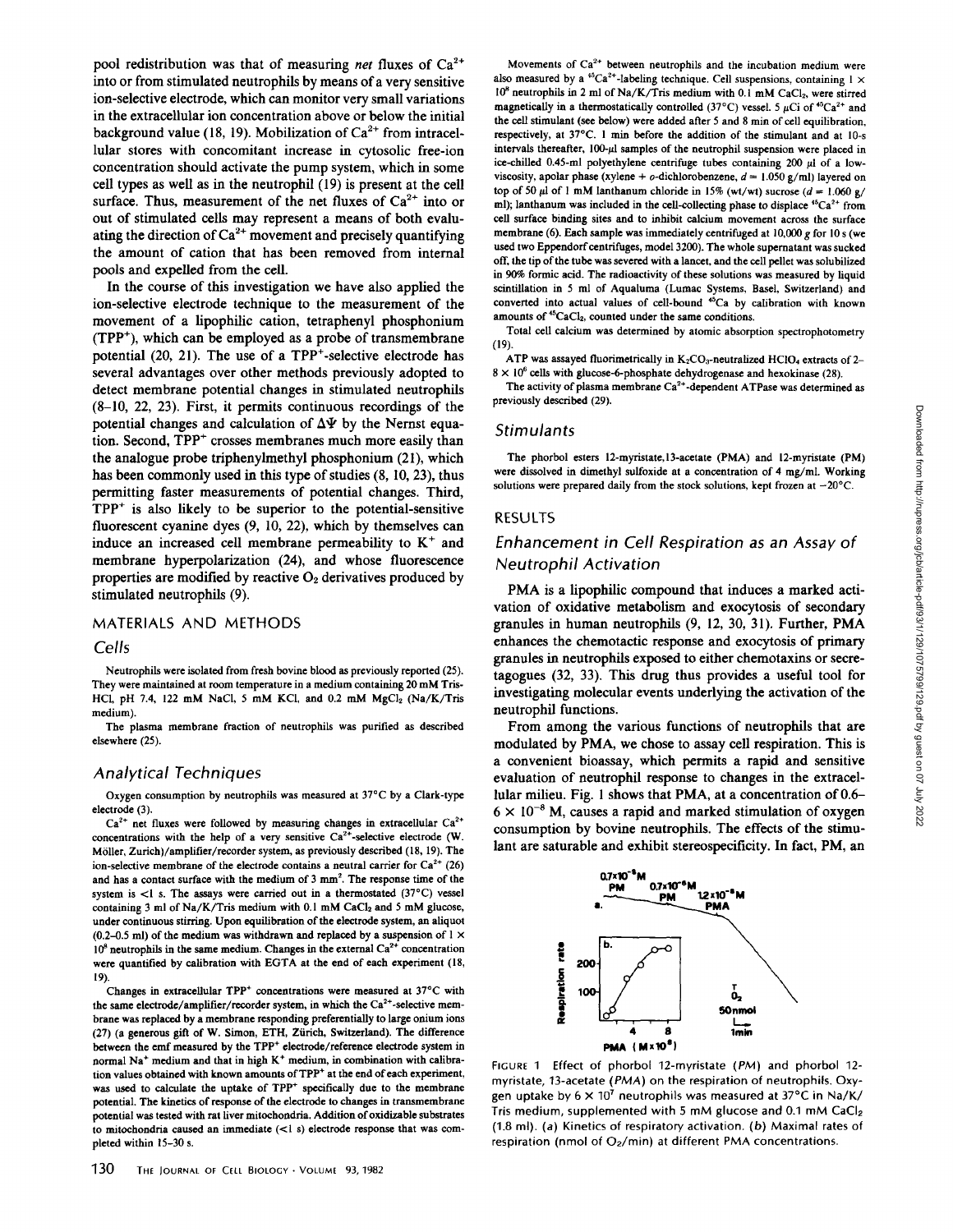analogue of PMA with an unesterified  $-OH$  in position 13, even at a concentration of  $7 \times 10^{-7}$  M neither stimulates neutrophil respiration nor prevents the respiratory activation promoted by PMA.

Stimulation of neutrophil oxidative metabolism by PMA is virtually independent of extracellular  $Ca^{2+}$  (Table I). Furthermore, increase of  $K^+$  concentration from 5-100 mM, with a parallel decrease in Na' concentration, or substitution of 95%  $Na<sup>+</sup>$  by choline<sup>+</sup>, has essentially no effect on either resting or stimulated respiration of neutrophils (Table I).

The latter observation is in contrast with other reports (23, 34) indicating that  $Na<sup>+</sup>$  is required for the activation of neutrophil oxidative metabolism. It must be emphasized, however, that the Na' requirement has been shown by measuring the extracellular recovery of  $O_2^-$ , the main product of  $O_2$  reduction in stimulated neutrophils (35). The possibility thus exists that  $Na<sup>+</sup>$  is required either for the export of  $O<sub>2</sub>$  or for the full efficiency of the redox reaction used for the extracellular detection of the radical.

# $Ca<sup>2+</sup>$  Efflux from Stimulated Neutrophils

When neutrophils are exposed to  $3 \times 10^{-8}$  M PMA in the presence of 0.1 mM extracellular  $Ca^{2+}$ , an immediate release of  $Ca^{2+}$  from the cells is detected (Fig. 2). After an initial lag period of <10 s, the cation is transferred to the medium at a rate of  $67 \pm 9$  pmol/s/ $10^8$  cells, the extent of the release being  $14.6 \pm 2.3$  nmol/ $10^8$  cells (means of eight experiments  $\pm$  SEM).

TABLE <sup>I</sup> Activation of Neutrophil Respiration by PMA in Media with Different Ionic Compositions

|                               | Media         |            |              |              |  |
|-------------------------------|---------------|------------|--------------|--------------|--|
|                               | a             | b          | C            | d            |  |
| $Na+$ , mM                    | 122           | 122        | 27           | 7            |  |
| $K^+$ , mM                    | 5             | 5          | 100          | 5            |  |
| $Ca2+$ , mM                   | 0.1           |            | 0.1          | 0.1          |  |
| Choline, mM                   |               |            |              | 115          |  |
| Resting respira-<br>tion      | $\mathsf{<}4$ | <4         | -4           | $\leq 4$     |  |
| Activated<br>respi-<br>ration | $102 \pm 32$  | $94 \pm 9$ | $110 \pm 26$ | $107 \pm 25$ |  |

Respiration of  $6 \times 10^7$  neutrophils in Na/K/Tris medium with different ionic compositions was measured as indicated in Fig. 1. Values are maximal rates of oxygen consumption (nmol of  $O_2$ /min) before and after addition of  $3 \times 10^{-8}$ M PMA and are means of four determinations  $\pm$  SEM.



FIGURE 2  $Ca^{2+}$  extrusion from neutrophils (1  $\times$  10<sup>8</sup>) exposed to PMA. Determinations of  $Ca^{2+}$  net fluxes were carried out at 37°C in Na/K/Tris medium (3 ml), containing 0.1 mM CaCl<sub>2</sub> and 5 mM glucose. Downward deflections in the traces indicate a rise in calcium concentration in the medium. The electrode response was calibrated by the addition of EGTA at the end of each assay.



FIGURE 3 Effect of 2 deoxy-glucose on ATP content and  $Ca<sup>2+</sup>$  extrusion by PMA-treated neutrophils. Cells were incubated with <sup>20</sup> mM 2-deoxy-glucose at 37°C and at various time intervals were assayed for ATP and capacity of extruding  $Ca<sup>2+</sup>$  as a response to surface stimulation by 3  $\times$  10<sup>-6</sup> M PMA. The points (means of three experiments  $\pm$  SEM) are % with respect to controls incubated in parallel with 20 mM glucose.

The latter value corresponds to  $\sim$ 20% of total cell calcium, as determined by atomic absorption spectrophotometry. Unlike PMA, PM does not induce any significant  $Ca<sup>2+</sup>$  release nor does it affect the activity of PMA (Fig. 2).

Release of  $Ca^{2+}$  from neutrophils might occur through dissociation of the cation from either cell surface binding sites or exocytosed granules as well as by activation of the ATP-driven,  $Ca<sup>2+</sup>$  extrusion pump that is present at the neutrophil surface (19). The second possibility can easily be ruled out. In fact, exocytosis of specific granules from neutrophils is hardly detectable in the <sup>5</sup> min after addition of PMA and proceeds thereafter up to 30-60 min (30, 33) . Conversely, extrusion of  $Ca<sup>2+</sup>$  from neutrophils is an immediate response to cell activation by PMA and is over within 4-6 min.

To select between the other two alternatives, we decreased the ATP/ADP ratio in neutrophils by means of the glycolytic inhibitor 2-deoxyglucose and studied the effect of this change of cell metabolic state on the PMA-induced  $Ca^{2+}$  release. As shown in Fig. 3, <sup>a</sup> gradual decrease in the neutrophil ATP content is accompanied by a decline in the rate of  $Ca^{2+}$  release from the cells .

Further evidence that treatment of neutrophils with PMA activates a pump derives from investigations carried out with the calmodulin inhibitor trifluoperazine (36) . This drug, which is known to depress the activity of calmodulin-dependent  $Ca^{2+}$ pump systems (37), also inhibits the PMA-induced  $Ca^{2+}$  extrusion from neutrophils with an  $I_{50}$  of 35  $\mu$ M.

A further step towards the elucidation of the type of interaction between the neutrophil stimulant and the  $Ca^{2+}$  pump was accomplished by studying the effect of PMA on the high affinity  $Ca^{2+}$ -activated ATPase of isolated neutrophil plasma membrane. This phosphohydrolase is very likely the enzyme manifestation of the  $Ca^{2+}$  pump, as indicated by cogent experimental evidence (19). The presence of  $4 \times 10^{-8}$ –1  $\times 10^{-7}$  M PMA in the  $Ca^{2+}$ -ATPase assay does not cause any activation of the enzyme but, on the contrary, results in a slight (5-30%) inhibition of it.

Another possibility would be that the large efflux of  $Ca^{2+}$ from the cells observed after the interaction of PMA and neutrophils is consequent to a mobilization of  $Ca^{2+}$  from intracellular stores with a concomitant activation of the pump (19) . The likelihood of this mechanism, which includes an increase of the cell  $Ca^{2+}$  exchangeable pools, was tested by investigating the movement of isotopic calcium between neutrophils and the extracellular medium. As shown in Fig. 4, exposure of neutrophils to PMA, but not to either PM or the solvent dimethyl sulfoxide, causes an increased association of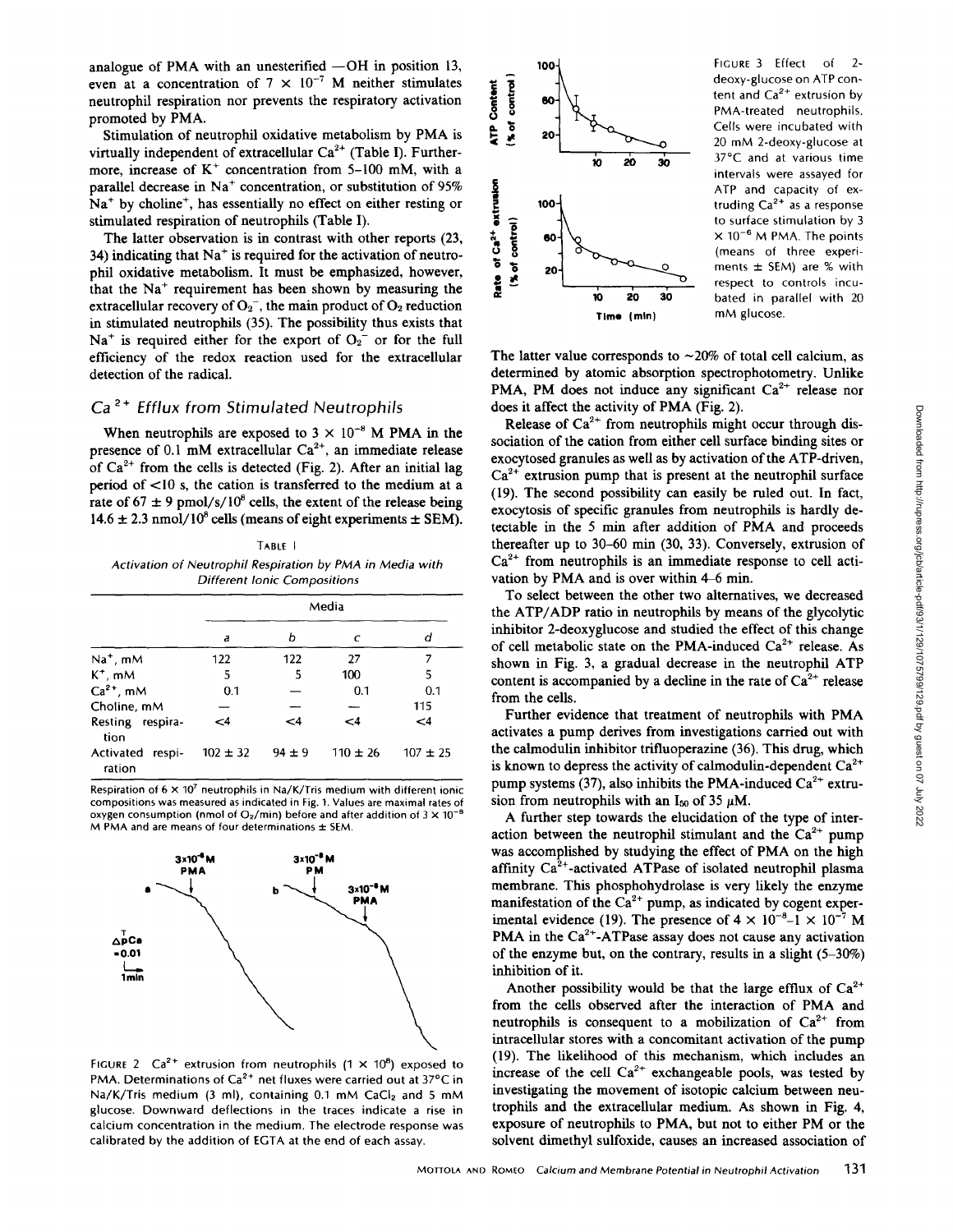

FIGURE 4 Kinetics of <sup>45</sup>Ca movement between medium and neutrophils. After 3-min equilibration at 37°C with  $45$ Ca, cells were exposed at  $t_0$ to either  $3 \times 10^{-8}$  M PMA (O) or  $3 \times 10^{-8}$  M PM ( $\Delta$ ) or 0.05% (vol/vol) dimethyl sulfoxide  $(\Box)$ . At the times corresponding to the points, samples of 5  $\times$  10<sup>6</sup> cells were withdrawn, immediately (<10 s) separated from extracellular <sup>45</sup>Ca by centrifugation through a discontinuous density and dielectric

constant gradient, solubilized, and counted. The curves represent the kinetic profile obtained in seven individual experiments (means  $±$  SEM).



FIGURE 5 Representative experiment of TPP<sup>+</sup> distribution between neutrophils and medium, under either resting conditions or stimulation by PMA.  $1 \times 10^8$  cells were added at 37°C to Na/K/Tris medium (3 ml), supplemented with  $0.1$  mM CaCl<sub>2</sub>, 5 mM glucose, and 0.1 mM TPP<sup>+</sup>. Upward deflections in the trace indicate uptake of TPP<sup>+</sup> by the cells (see calibration at the end of the experiment).

 ${}^{45}Ca^{2+}$  to the cells. This shift of isotopic calcium from the medium to the neutrophils is already detectable a few seconds after addition of the stimulant to the cells, and it peaks at  $\sim$ 40 s.

## Changes in Transmembrane Potential

 $TPP<sup>+</sup>$  is a lipophilic ion with the propensity for charge delocalization that allows passive equilibration with  $\Delta\Psi$  (20, 21) . Neutrophils suspended in a medium containing physiological concentrations of  $Na^+$  and  $K^+$  take up TPP<sup>+</sup> rapidly and achieve a steady-state level of accumulation in  $\sim$  16 min (Fig. 5). Replacement of  $95\%$  Na<sup>+</sup> with choline<sup>+</sup> slightly decreases the time required for attainment of steady-state TPP' uptake but does not modify the amount of cation accumulated (Table II). Conversely, replacement of a large fraction of  $Na<sup>+</sup>$  with  $K^+$  (i.e., 28 mM Na<sup>+</sup>/100 mM K<sup>+</sup>) depresses the steady-state level of TPP' accumulation by 90-100%, thereby indicating that the resting potential is almost entirely dependent on the  $K<sup>+</sup>$  gradient across the cell membranes. 21). Neutrophils suspended in a medium containing physiolog<br>
ical concentrations of Na<sup>2</sup> and K<sup>+</sup> take up TPP<sup>+</sup> rapidly and<br>
achieve a steady-state level of accumulation in ~16 min (Fig.<br>
31. Apparent of 95% Na<sup>2</sup> with

By using an intracellular volume for neutrophils of 0.35  $\mu$ l per million cells (38), it is possible to calculate the ratio  $TPP<sup>+</sup>_{in}/$  $TPP^+_{out}$ .

Insertion of this ratio into the Nernst equation gives  $-67 \pm$ 3 mV for the apparent  $\Delta \Psi$  of resting neutrophils, a value that is very close to that reported for other animal cells (1, 21) .

Previous measurements of the direction of changes of resting membrane potential consequent to neutrophil stimulation has furnished contrasting results (8, 10, 22, 23), thereby precluding the possibility of identifying the ion species involved. The procedure here adopted for the continuous monitoring of membrane potential clearly shows that stimulation of neutrophils by PMA, but not PM, induces a loss of TPP' from the cells (Fig. 5). The time of onset of PMA-induced  $TPP<sup>+</sup>$  redistribution is about <sup>60</sup> <sup>s</sup> and the apparent depolarization is <sup>49</sup> mV (Table II) .

In choline' medium, PMA still depolarizes the neutrophil membranes. The  $TPP^+$  efflux, however, proceeds at a significantly slower rate and the final cation loss is  $\sim65\%$  lower than in normal medium (Table II). Conversely, addition to the cells of 4-acetamido-4'-isothiocyano-stilbene-2,2'-disulfonate, a powerful inhibitor of the exchange of anions across the membranes of various cells, including the neutrophils (39, 40), affects neither the rate nor the extent of the PMA-induced depolarization.

## **DISCUSSION**

An accumulating body of evidence indicates that an increase of free cytoplasmic  $Ca^{2+}$  is involved in the early triggering of the responses of neutrophils to surface stimulation by both particulate and soluble agents (2-7, 11, 12, 15, 16). This mechanism of neutrophil activation finds further support in the experiments described here. In fact, PMA, which activates a complex array of neutrophil functions, including  $O_2$  reduction to superoxide anion, locomotion, and secretion (9, 12, 30-33), causes a very rapid mobilization of cell calcium. The effects of PMA are elicited at low concentrations and exhibit stereospecificity. Indeed, the PMA analogue phorbol 12-myristate neither activates neutrophil respiration nor induces  $Ca<sup>2+</sup>$  mobilization.

Our experiments indicate that, immediately after interaction between PMA and the neutrophil surface,  $Ca^{2+}$  is released from an exchangeable pool into the cytoplasm, whence it is

TABLE II Steady-state Distribution of TPP' between Medium and Neutrophils

|                                                                          | $Na+$<br>medium | Choline <sup>+</sup><br>medium | P       |
|--------------------------------------------------------------------------|-----------------|--------------------------------|---------|
| Resting cells:                                                           |                 |                                |         |
| Time required for steady-<br>state TPP <sup>+</sup> distribution,<br>min | $16.7 \pm 2.0$  | $12.2 \pm 0.8$                 | < 0.025 |
| Total TPP <sup>+</sup> uptake, nmol/<br>$10^8$ cells                     | $38.3 \pm 3.5$  | $37.3 \pm 3.8$                 | ΝS      |
| Apparent $\Delta\Psi$ , $mV$                                             | $-67 \pm 3$     | $-66 \pm 3$                    | NS      |
| After stimulation by PMA:                                                |                 |                                |         |
| Time of onset of TPP <sup>+</sup> loss.<br>5                             | $68 \pm 7$      | $58 \pm 3$                     | NS.     |
| Initial rate of TPP <sup>+</sup> loss.<br>nmol/min                       | $4.8 \pm 0.7$   | $2.9 + 0.6$                    | < 0.005 |
| Total TPP <sup>+</sup> loss, nmol/10 <sup>8</sup><br>cells               | $31.0 \pm 3.0$  | $15.4 \pm 1.7$                 | < 0.005 |
| depolarization,<br>Apparent<br>mV                                        | $49 \pm 6$      | $17 \pm 2$                     | < 0.005 |

Means of six experiments  $\pm$  SEM. Na<sup>+</sup> and choline<sup>+</sup> media had the composition indicated in columns  $a$  and  $d$  of Table I, respectively. Statistical analysis was performed by the Student's <sup>t</sup> test (paired data); NS, not significant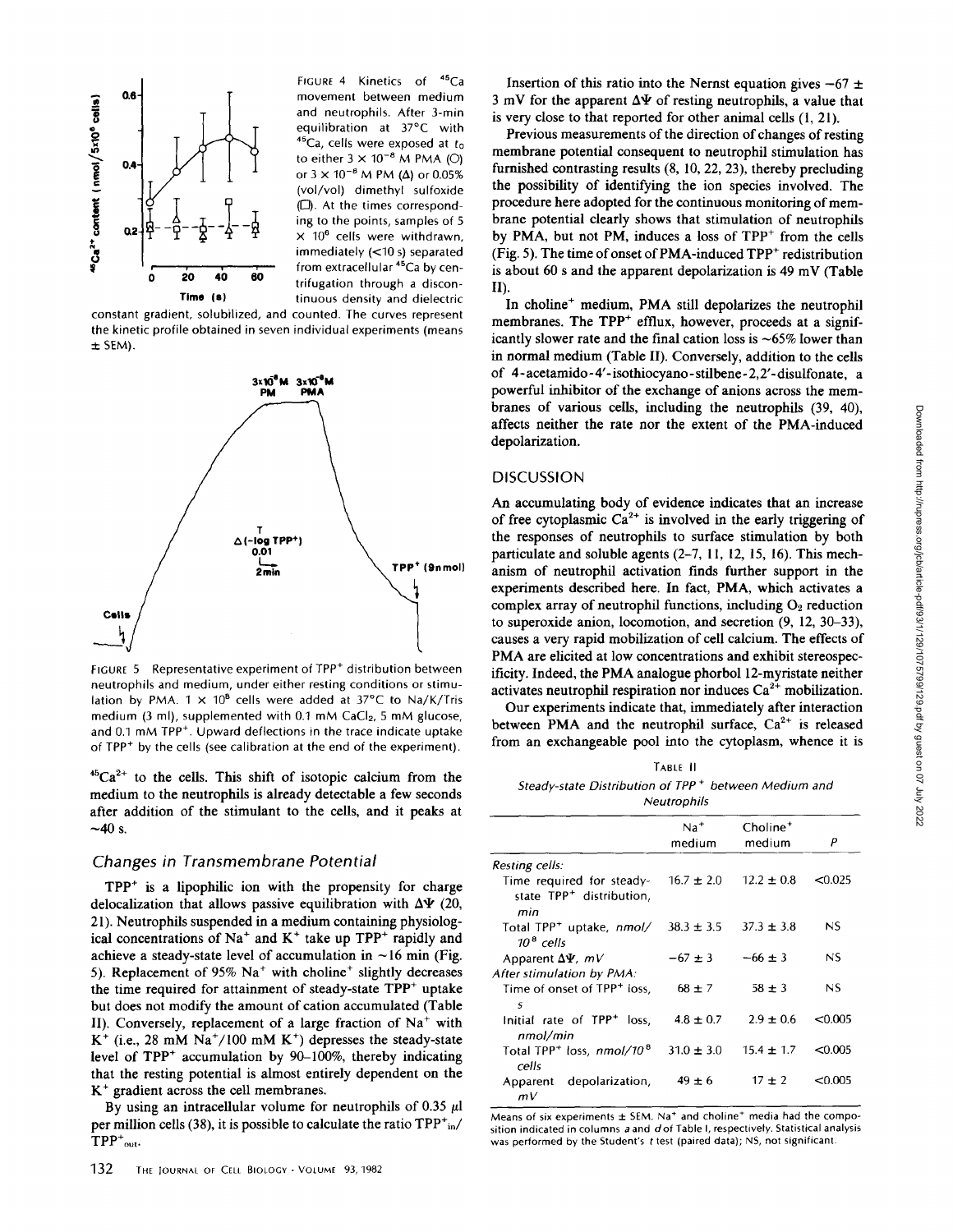extruded by the high-affinity, ATP-dependent  $Ca^{2+}$  pump of the neutrophil plasma membrane (19) . The technique used to monitor the  $Ca^{2+}$  movements permits us to answer the question of what percent of the total calcium is mobilized and subsequently expelled from the cells. From the end-point determinations of  $Ca^{2+}$  outfluxes (14.6  $\pm$  2.3 nmol/10<sup>8</sup> cells), we calculate that  $\sim$ 20% of cell Ca<sup>2+</sup> is released. It appears to be more difficult to make a precise determination of the fraction of this amount that is mobilized in the very early phase of cell activation, thereby providing the initial trigger of neutrophil activation. However, the isotopic technique employed for studying  $Ca^{2+}$  movements has shown that 15 s after PMA addition to neutrophils  $\sim$ 2 nmol of extracellular  $^{45}$ Ca become associated with the cells. This transfer of <sup>45</sup>Ca from the medium to the neutrophils is not due to actual influx of the cation, because by the electrode technique only a net  $Ca^{2+}$  outflux is seen. It is thus likely that it represents an exchange of the isotope with a readily exchangeable pool of cellular  $Ca^{2+}$ .

If one assumes that the exchanged calcium is a considerable fraction of the trigger pool that is transferred from the cell  $Ca^{2+}$ stores to the cytosol, a rough estimation of the transient increase in the cytosolic free-Ca<sup>2+</sup> concentration in the first 15 s of cell activation becomes possible. In fact, assuming an average volume of 0.35  $\mu$ 1/10<sup>6</sup> neutrophils (38), the cytoplasmic Ca<sup>2+</sup> concentration would rise from  $10^{-7}$ - $10^{-8}$  M (41) to 5 ×  $10^{-5}$  M. This enhancement in cytosolic  $Ca<sup>2+</sup>$  is sufficient to activate most  $Ca<sup>2+</sup>$ -sensitive cellular processes, including the peripheral  $Ca<sup>2+</sup>$  pump, and, in fact, appears excessively high. The increment is only transitory, however, and the calculations have assumed that the readily exchangeable  $Ca^{2+}$  is roughly equivalent to the mobilized cation and no equilibration with the granule and nuclear space was considered.

The concept that neutrophil stimulants induce a displacement of calcium from cell membranous compartments, as outlined here and elsewhere (3, 6, 15, 16, 19), leaves the identification of the  $Ca^{2+}$  stores still an open question. However, the rapid kinetics of medium  $45Ca/cell$  calcium exchange suggests that the trigger pool of  $Ca^{2+}$  could be localized in the plasma membrane. This conclusion is consistent with the observation that a rapid activation of neutrophil respiration can be elicited by surface-reacting,  $Ca^{2+}$ -displacing lanthanum ions (3) . Furthermore, surface stimulation of neutrophils by concanavalin A bound to Sepharose beads (42) has been shown to cause a rapid  $Ca<sup>2+</sup>$  displacement from the area of contact between the ligand-coated bead and the receptor-containing surface of the cell (43). Phagocytic stimuli also induce localized loss of calcium from the plasma membrane (43). Finally, a deposition of cations, probably containing calcium, has been observed on the cytoplasmic side of the plasma membrane of neutrophils stimulated by a chemoattractant and undergoing either chemokinesis or chemotaxis (44) .

In this view, the plasma membrane of neutrophils would exhibit a threefold function in the regulation of the  $Ca^{2+}$ dependent cellular processes. In fact,  $(a)$  it is the site of the primary interaction between the cell and the extracellular stimulatory ligands;  $(b)$  it probably releases the triggering pool of  $Ca^{2+}$  as a consequence of this interaction; (c) it affords a rapid and efficient control of cytosolic  $Ca^{2+}$  by means of the pump system, thus permitting modulation of the stimulus.

When the  $Ca^{2+}$ -dependent trigger of cell functions is discussed, much emphasis is usually placed on the transient elevation of cytosolic  $Ca^{2+}$  that results from the cation mobilization from membranous stores. However, an integrated view

of the problem suggests that displacement of  $Ca^{2+}$  per se may also be of some importance for the transduction of the stimulatory signal. Removal of  $Ca^{2+}$  from cell membranes can induce a decreased constraint on either enzyme or substrate diffusion (45, 46), thereby providing a regulatory system of enzyme activity. Furthermore, asymmetric displacement of  $Ca^{2+}$  from membrane-binding sites can cause instability of the membrane (47), thus favoring a new steady-state molecular organization of the membrane and/or fusion with other membranes. It is interesting that several years ago Woodin and Wieneke (48) proposed that secretion by neutrophils is elicited by displacement of membrane-associated  $Ca<sup>2+</sup>$  and ATP. In this view, the activation of the ATP-consuming, plasmalemmal  $Ca^{2+}$  extrusion system in PMA-stimulated neutrophils would also serve to prepare the cell for the secretory act.

Displacement of  $Ca^{2+}$  from the surface membrane of neutrophils could also be partially responsible for an increased permeability of the membrane to other ions and thus to a change in transmembrane diffusion potential. Both hyperpolarization (8, 22, 23) and depolarization (8-10, 22, 23) of cell membranes have actually been observed in neutrophils exposed to various stimuli. With our technique of continuous  $\Delta \Psi$  monitoring, we have found that PMA elicits <sup>a</sup> depolarization of neutrophil membranes, which is measurable  $\sim$ 1 min after stimulation and is only partially dependent on extracellular Na'. However, in contrast with previous suggestions (8-10), we think that a change in  $\Delta \Psi$  is unlikely to be involved in the initial triggering process leading to activation of neutrophil oxidative metabolism. In fact,  $K^+$ -depolarized cells exhibit a resting respiration and are normally stimulated by PMA. Furthermore, valinomycin and nigericin, which produce hyperpolarizing effects by catalyzing a  $K^+$  efflux, cause a very moderate metabolic stimulation of neutrophils and only at rather high concentrations  $(3)$ .

The marked decrease in transmembrane potential might be involved, however, in the activation or potentiation of other neutrophil responses, such as orientation and increased frequency of locomotion. In fact, depolarization of stimulated neutrophils is in part dependent on the extracellular concentration of  $Na<sup>+</sup>$ , and removal of  $Na<sup>+</sup>$  from the extracellular medium greatly decreases or even abolishes the ability of a chemotactic peptide to stimulate neutrophil movement (49). Alternatively, the collapse of membrane potential may simply be the result of a marked perturbation of the plasma membrane, without any special implication in cell activation (1) . Accordingly, failure of chronic granulomatous disease neutrophils, which have a deficient "respiratory burst," to show stimulant-dependent depolarization (9, 10) could be explained by the absence of a significant membrane perturbation. It is interesting that in these genetically deficient cells the  $Ca^{2+}$ -ionophore A23187, unlike other stimulants, induces a membrane depolarization the magnitude of which is at least 50% of the response of normal cells (10). This is consistent with our suggestion that a rise in  $Ca^{2+}$  concentration in the cortical cytoplasm may be at least in part responsible for the decrease in  $\Delta \Psi$ .

In conclusion, we have been able to show that displacement of  $Ca^{2+}$  from intracellular stores, leading to a transient elevation in cytosolic  $Ca^{2+}$  and activation of the plasmalemmal  $Ca^{2+}$ extrusion pump, is one of the earliest responses of neutrophils to surface stimulation. Increase in free concentration of calcium in the cytosol, and also probably removal of the cation from some specific sites of cell membranes, may activate a number of cell processes, such as reduction of  $O<sub>2</sub>$  to superoxide anion.